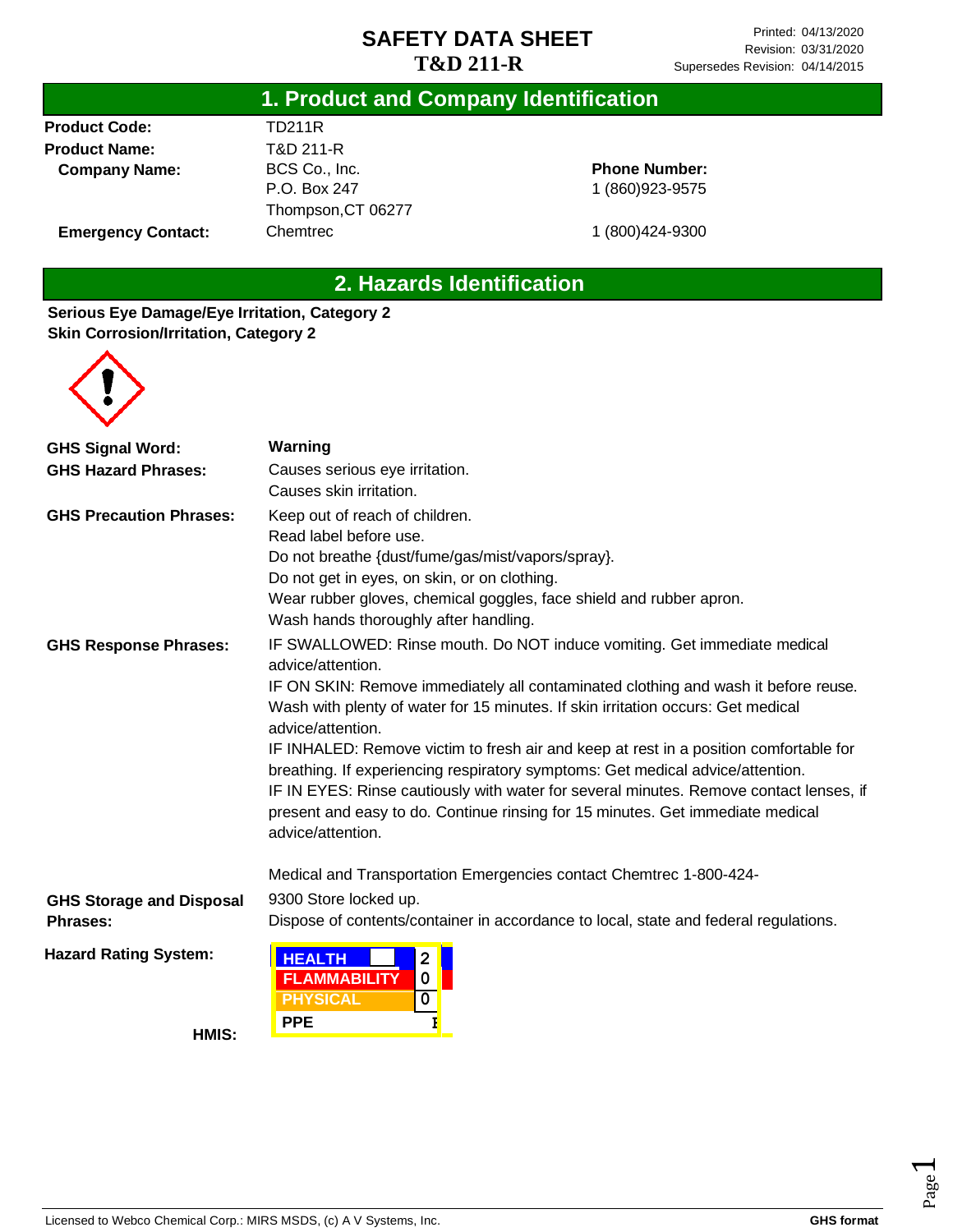# **Potential Health Effects**

| (Acute and Chronic):           |                                                                 |                                               |                                                                                                                                                                                                                                                                                                                                                                                                                                                                                                                                                |
|--------------------------------|-----------------------------------------------------------------|-----------------------------------------------|------------------------------------------------------------------------------------------------------------------------------------------------------------------------------------------------------------------------------------------------------------------------------------------------------------------------------------------------------------------------------------------------------------------------------------------------------------------------------------------------------------------------------------------------|
|                                |                                                                 |                                               | 3. Composition/Information on Ingredients                                                                                                                                                                                                                                                                                                                                                                                                                                                                                                      |
| CAS#                           |                                                                 | <b>Hazardous Components (Chemical Name)</b>   | <b>Concentration</b>                                                                                                                                                                                                                                                                                                                                                                                                                                                                                                                           |
| 10043-35-3                     | Boric acid                                                      |                                               | $1.0 - 10.0 %$                                                                                                                                                                                                                                                                                                                                                                                                                                                                                                                                 |
| 121-44-8                       | Triethylamine                                                   |                                               | $5.0 - 15.0 %$                                                                                                                                                                                                                                                                                                                                                                                                                                                                                                                                 |
|                                |                                                                 |                                               | <b>4. First Aid Measures</b>                                                                                                                                                                                                                                                                                                                                                                                                                                                                                                                   |
| <b>Procedures:</b>             | <b>Emergency and First Aid</b>                                  | No data available.                            |                                                                                                                                                                                                                                                                                                                                                                                                                                                                                                                                                |
| In Case of Inhalation:         |                                                                 | immediate medical advice/attention.           | Immediately move victim to fresh air. If experiencing respiratory symptoms: Get                                                                                                                                                                                                                                                                                                                                                                                                                                                                |
| In Case of Skin Contact:       |                                                                 |                                               | Flush thoroughly with fresh, tepid water for 15 minutes. Discard contaminated clothing<br>and footwear or wash before reuse. If skin irritation occurs: Get medical advice/attention.                                                                                                                                                                                                                                                                                                                                                          |
| In Case of Eye Contact:        |                                                                 | advice/attention.                             | Immediately flush eyes with large amounts of fresh, tepid water for at least 15 minutes.<br>Hold eyelids open to ensure complete irrigation of eye and lid tissues. Tilt head to the<br>side and irrigate the eye from the bridge of the nose to the outside of the face. Keep<br>run-off from entering the other eye, mouth or ear. Washing eye within the first few<br>seconds is essential to achieve maximum effectiveness. Remove contact lenses, if<br>present and easy to do. Continue rinsing. If eye irritation persists, get medical |
| In Case of Ingestion:          |                                                                 | into the lungs. Get medical advice/attention. | Do not induce vomiting. Rinse mouth with fresh, Tepid water, then immediately drink 4-8<br>oz. or milk or water. Never give anything by mouth to an unconscious person. If<br>vomiting occurs, keep airways open. Keep head lower than hips to prevent aspiration                                                                                                                                                                                                                                                                              |
|                                |                                                                 |                                               | <b>5. Fire Fighting Measures</b>                                                                                                                                                                                                                                                                                                                                                                                                                                                                                                               |
| <b>Flash Pt:</b>               |                                                                 | No data.                                      |                                                                                                                                                                                                                                                                                                                                                                                                                                                                                                                                                |
| <b>Explosive Limits:</b>       |                                                                 | LEL: No data.                                 | UEL: No data.                                                                                                                                                                                                                                                                                                                                                                                                                                                                                                                                  |
| <b>Autoignition Pt:</b>        |                                                                 | No data.                                      |                                                                                                                                                                                                                                                                                                                                                                                                                                                                                                                                                |
|                                |                                                                 |                                               | Suitable Extinguishing Media: Dry chemical, CO2, sand, earth, water spray or regular foam.                                                                                                                                                                                                                                                                                                                                                                                                                                                     |
|                                |                                                                 |                                               | Fire Fighting Instructions: As in any fire, wear a self-contained breathing apparatus in pressure-demand,<br>MSHA/NIOSH (approved or equivalent), and full protective gear.                                                                                                                                                                                                                                                                                                                                                                    |
| Hazards:                       | <b>Flammable Properties and</b>                                 | No data available.                            |                                                                                                                                                                                                                                                                                                                                                                                                                                                                                                                                                |
|                                |                                                                 |                                               | 6. Accidental Release Measures                                                                                                                                                                                                                                                                                                                                                                                                                                                                                                                 |
| <b>Protective Precautions,</b> | <b>Protective Equipment and</b><br><b>Emergency Procedures:</b> |                                               | Rubber or neoprene gloves, Safety glasses, and Wear chemical protective clothing.                                                                                                                                                                                                                                                                                                                                                                                                                                                              |
|                                | <b>Steps To Be Taken In Case</b>                                |                                               | Absorb spill with inert material (e.g. dry sand or earth), and dispose of in accordance with                                                                                                                                                                                                                                                                                                                                                                                                                                                   |

**Material Is Released Or**  applicable regulations. **Spilled:**

 $\,$  p spill with inert material (e.g. dry sand or earth), and dispose of in accordance  $\,$ 

Page

|                                                                    | 7. Handling and Storage                                                     |                   |
|--------------------------------------------------------------------|-----------------------------------------------------------------------------|-------------------|
| Handling:                                                          | <b>Precautions To Be Taken in</b> For industrial or institutional use only. | $\mathbf{\sim}$   |
| Precautions To Be Taken in Keep from freezing.<br>Storing:         |                                                                             |                   |
| Licensed to Webco Chemical Corp.: MIRS MSDS, (c) A V Systems, Inc. |                                                                             | <b>GHS format</b> |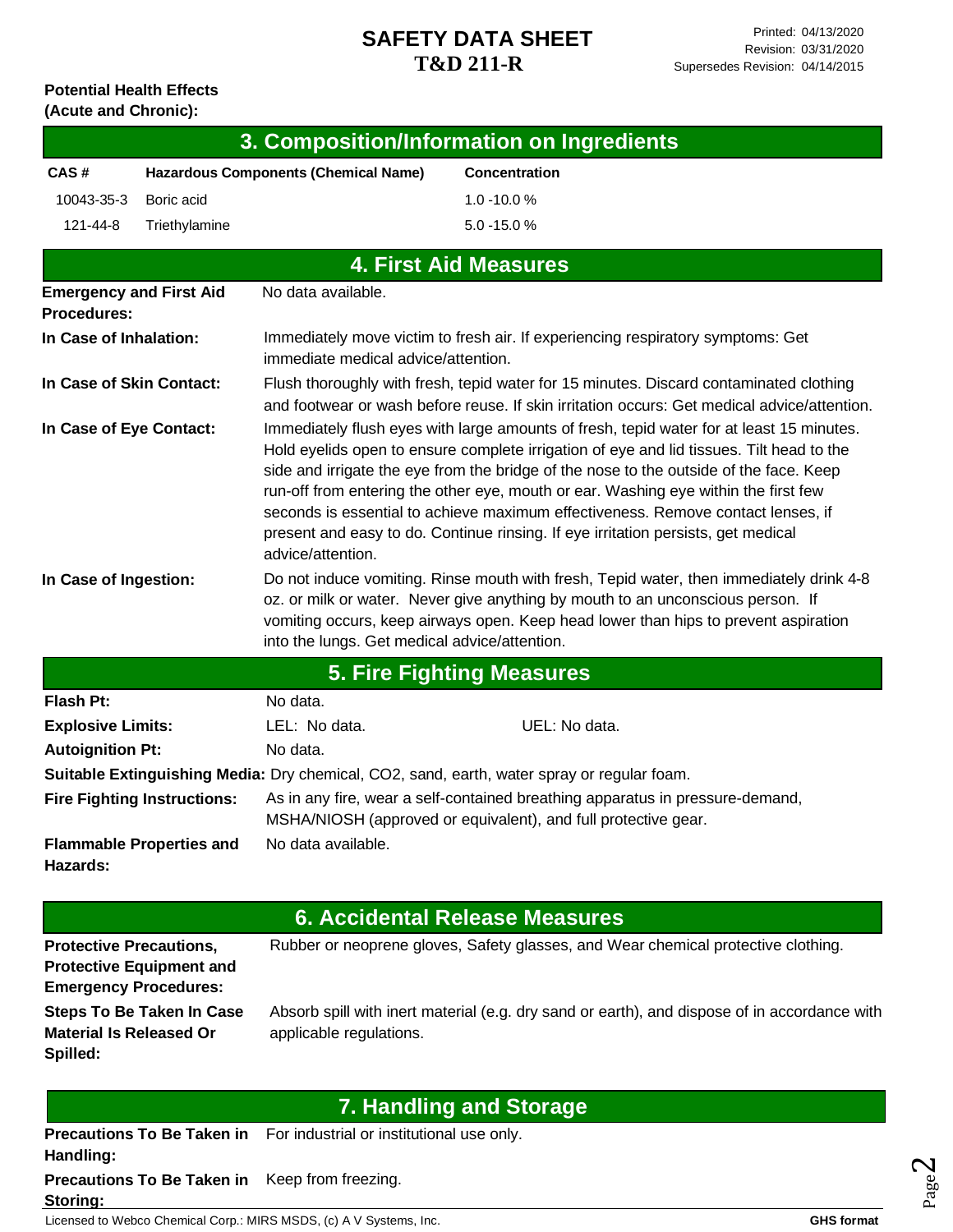|                                                             |                                                   |                           | 8. Exposure Controls/Personal Protection                                                                                                                                     |               |                           |                     |
|-------------------------------------------------------------|---------------------------------------------------|---------------------------|------------------------------------------------------------------------------------------------------------------------------------------------------------------------------|---------------|---------------------------|---------------------|
| CAS#                                                        | <b>Partial Chemical Name</b>                      |                           | <b>OSHA TWA</b>                                                                                                                                                              |               | <b>ACGIH TWA</b>          | <b>Other Limits</b> |
| 10043-35-3                                                  | Boric acid                                        |                           | No data.                                                                                                                                                                     |               | No data.                  | No data.            |
| 121-44-8                                                    | Triethylamine                                     |                           | PEL: 25 ppm                                                                                                                                                                  |               | TLV: 1 ppm<br>STEL: 3 ppm | No data.            |
| <b>Respiratory Equipment</b><br>(Specify Type):             |                                                   |                           | A respirator is not needed under normal and intended conditions of product use.                                                                                              |               |                           |                     |
| <b>Eye Protection:</b>                                      |                                                   | Safety glasses            |                                                                                                                                                                              |               |                           |                     |
| <b>Protective Gloves:</b>                                   |                                                   | Rubber or neoprene gloves |                                                                                                                                                                              |               |                           |                     |
|                                                             | <b>Other Protective Clothing:</b>                 |                           | Wear chemical protective clothing.                                                                                                                                           |               |                           |                     |
| <b>Engineering Controls</b>                                 |                                                   | No data available.        |                                                                                                                                                                              |               |                           |                     |
| (Ventilation etc.):                                         |                                                   |                           |                                                                                                                                                                              |               |                           |                     |
|                                                             |                                                   |                           | 9. Physical and Chemical Properties                                                                                                                                          |               |                           |                     |
| <b>Physical States:</b>                                     |                                                   | I 1Gas                    | [X] Liquid<br>[ ] Solid                                                                                                                                                      |               |                           |                     |
| <b>Appearance and Odor:</b>                                 |                                                   |                           | Appearance: Clear colorless Liquid                                                                                                                                           |               |                           |                     |
| <b>Melting Point:</b>                                       |                                                   | No data.                  |                                                                                                                                                                              |               |                           |                     |
| <b>Boiling Point:</b>                                       |                                                   | No data.                  |                                                                                                                                                                              |               |                           |                     |
| <b>Autoignition Pt:</b>                                     |                                                   | No data.                  |                                                                                                                                                                              |               |                           |                     |
| <b>Flash Pt:</b>                                            |                                                   | No data.                  |                                                                                                                                                                              |               |                           |                     |
| <b>Explosive Limits:</b>                                    |                                                   | LEL: No data.             |                                                                                                                                                                              | UEL: No data. |                           |                     |
|                                                             | Specific Gravity (Water = 1): No data.            |                           |                                                                                                                                                                              |               |                           |                     |
| Vapor Pressure (vs. Air or                                  |                                                   | No data.                  |                                                                                                                                                                              |               |                           |                     |
| mm Hg):                                                     |                                                   |                           |                                                                                                                                                                              |               |                           |                     |
|                                                             | Vapor Density (vs. $Air = 1$ ):                   | No data.                  |                                                                                                                                                                              |               |                           |                     |
| <b>Evaporation Rate:</b>                                    |                                                   | No data.                  |                                                                                                                                                                              |               |                           |                     |
| <b>Solubility in Water:</b>                                 |                                                   | 100                       |                                                                                                                                                                              |               |                           |                     |
| pH:                                                         |                                                   | $8.0 - 9.0$               |                                                                                                                                                                              |               |                           |                     |
| <b>Percent Volatile:</b>                                    |                                                   | No data.                  |                                                                                                                                                                              |               |                           |                     |
|                                                             |                                                   |                           | <b>10. Stability and Reactivity</b>                                                                                                                                          |               |                           |                     |
| Stability:                                                  |                                                   | Unstable [ ]              | Stable [X]                                                                                                                                                                   |               |                           |                     |
| <b>Conditions To Avoid -</b><br>Instability:                |                                                   | equipment.                | Avoid handling conditions which may allow for leaks and spills of this material. Do not<br>permit personnel to handle this product without proper training and/or protective |               |                           |                     |
| <b>Avoid:</b>                                               | Incompatibility - Materials To No data available. |                           |                                                                                                                                                                              |               |                           |                     |
| <b>Byproducts:</b>                                          | Hazardous Decomposition Or No data available.     |                           |                                                                                                                                                                              |               |                           |                     |
| <b>Possibility of Hazardous</b><br><b>Reactions:</b>        |                                                   | Will occur [ ]            | Will not occur [X]                                                                                                                                                           |               |                           |                     |
| <b>Conditions To Avoid -</b><br><b>Hazardous Reactions:</b> |                                                   | No data available.        |                                                                                                                                                                              |               |                           |                     |

Page ო